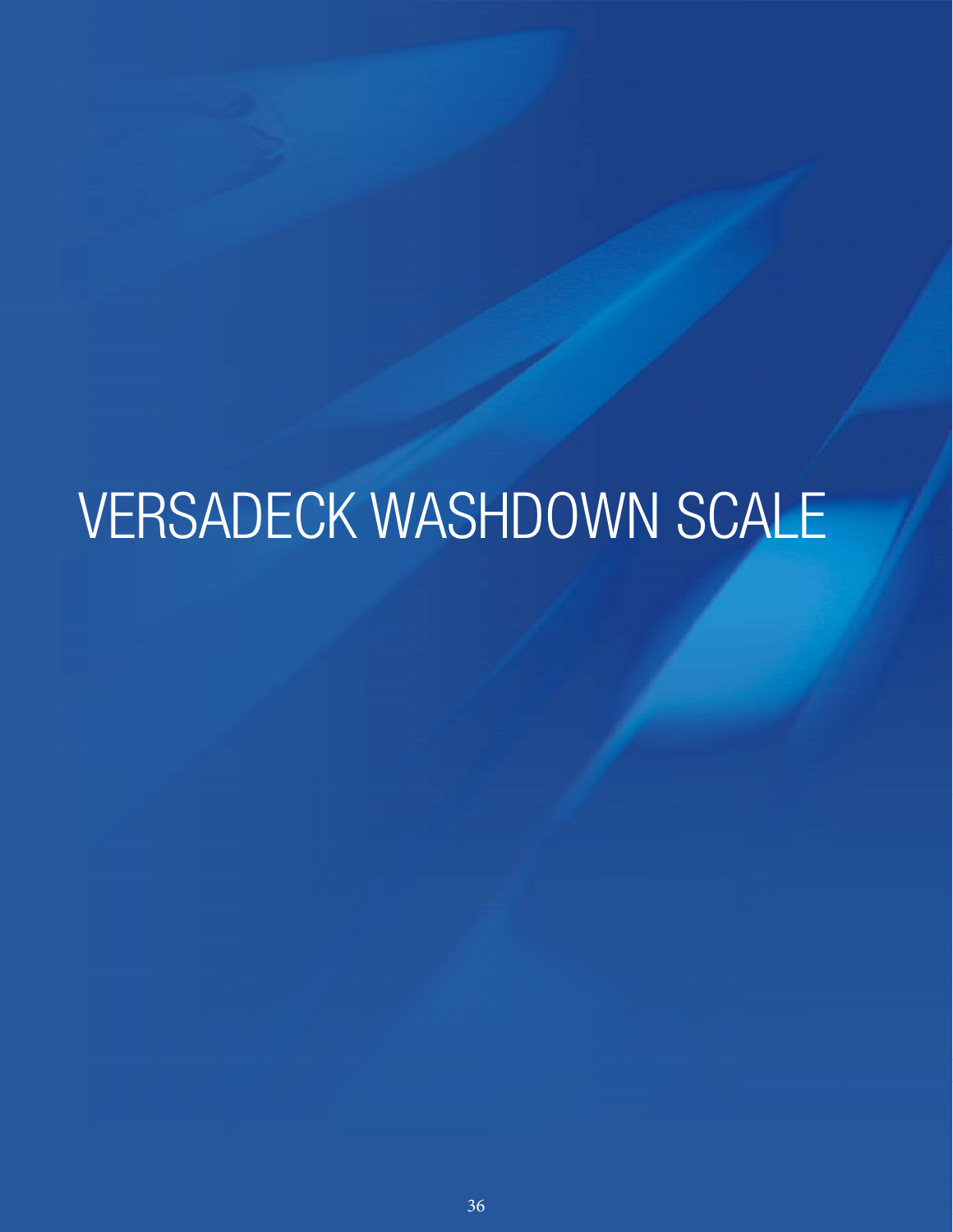

## VERSADECK — STAINLESS STEEL WASHDOWN SCALE H

## STAINLESS STEEL WASHDOWN SCALE

FDA Approved non-metallic deck insert F 2.5K Stainless Steel Welded Seal Shear Beam Load Cells 2 Stainless hardware, stainless junction box and card, S Type 304 stainless steel frame, feet and bolts. T

## SIZES AVAILABLE

- 3' x 3' 5K CAPACITY
- 4' x 4' 5K CAPACITY
- 4' x 6' 5K CAPACITY
- 5' x 5' 5K CAPACITY

## $1 (800) 230 - 0120$  Contact@inscaleusa.com CAGE Code 07GT5

contact@inscaleusa.com

www.inscaleusa.com

Nationwide Dealer Network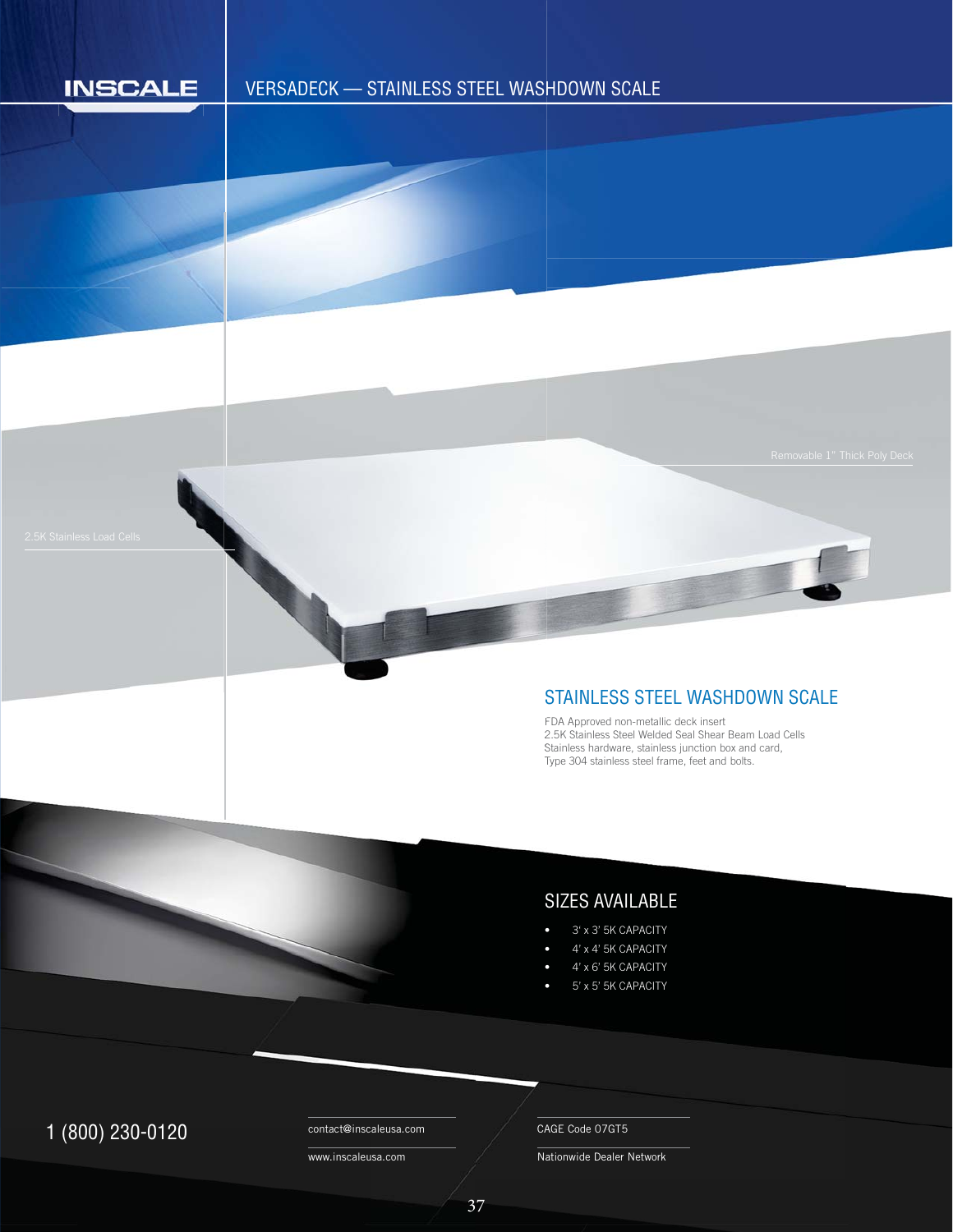

## EASIEST CLEAN-IN-PLACE WASHDOWN SCALE

With a 1" Thick Polyethylene removable deck, just lift out the deck insert, leaving the stainless steel scale frame in place, and hose down!

Requires only one person from the cleanup crew and no equipment, you can expect it to perform year in year out within the most rugged industrial surroundings.

Includes stainless welded seal, NTEP load cells, Stainless hardware, stainless junction box and card.



## DIMENSIONS / CAPACITY

- Capacity 5,000lbs
- 2.5K Stainless Steel Shear Beam Load Cell w/ Welded Seal
- 5.5" height from floor to top of weighing surface
- 3/8" thick flat bar understructure

#### AVAILABLE SIZES

- $\bullet$  3' x 3' 5K Capacity
- $\bullet$  4' x 4' 5K Capacity
- $4'$  x  $6'$  5K Capacity  $5' \times 5' - 5K$  Capacity
- 



### HIGH DENSITY POLYTOP

1" thick cutting board stock made of stress relieved Polyethylene. A pure high density polyethylene material used for cutting blocks in meat or other food processing operations. Odorless, tasteless and non-absorbent.

Approved by NSF, USDA, FDA Federal Specifications, 4500 PSI Rated.

#### **APPLICATIONS**

Food, chemical, pharmaceutical, red meat, poultry and fish plants.

#### **RESISTS**

Acetone, Ammonia, Boric Acid, Ethyl Alcohol, Formaldehyde,Glycerine, Glycerol, Hydrochloric Acid, Hydrogen Peroxide,Isoprophyl alcohol, Methyl Alcohol.

## BUILT RIGHT. BUILT TO LAST.

We stand behind our products. INSCALE products come with a 3-Year Warranty from the date of original purchase on defects in material and workmanship for all INSCALE products properly installed by an authorized distributor under normal use and maintenance. We carry all standardized replacement parts for our bases.

contact@inscaleusa.com

www.inscaleusa.com